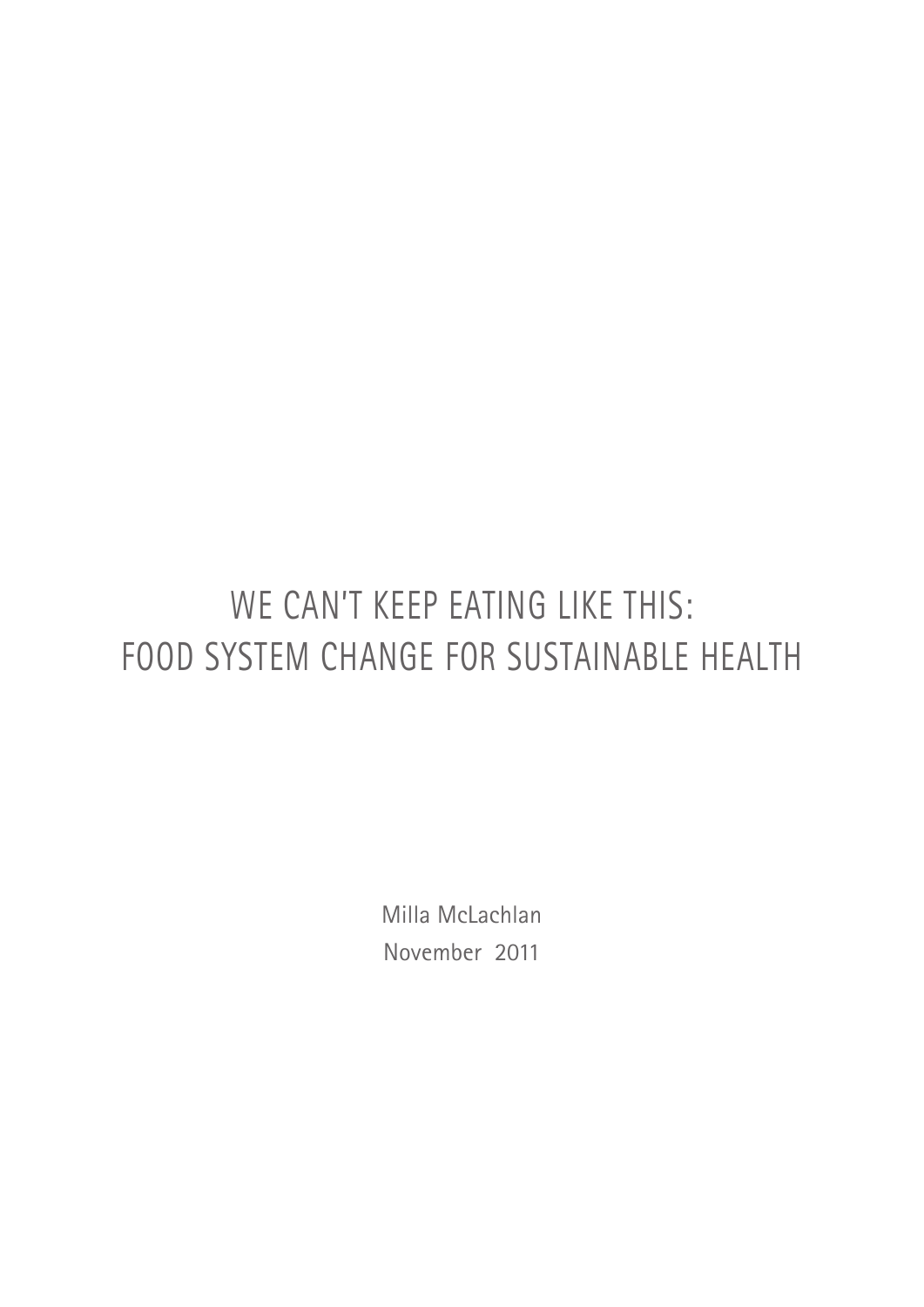*We can't keep eating like this: food system change for sustainable health* Inaugural address delivered on 25 October 2011

Prof M McLachlan Division of Human Nutrition Faculty of Health Sciences

Editor: SU Language Centre Design: Heloïse Davis Printing: rsamprinters@gmail.com

ISBN: 978-0-7972-1343-2

Copyright © Stellenbosch University Language Centre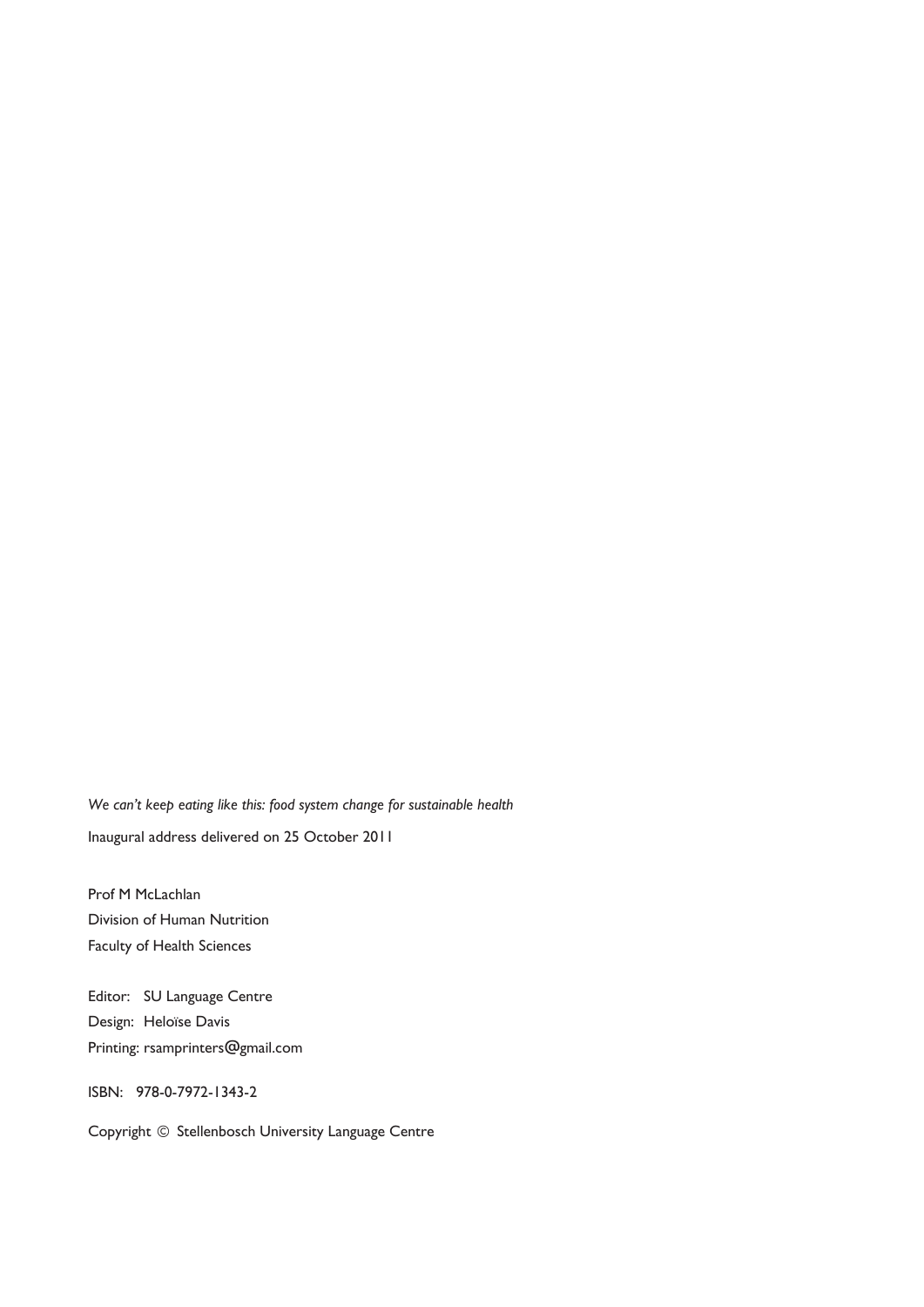

## ABOUT THE AUTHOR

O orn in Cape Town, Milla McLachlan attended schools in the city, as well as  $\bm{\lambda}$ in Pretoria and Johannesburg, before receiving her undergraduate education at Stellenbosch University. She completed a PhD at Michigan State University in East Lansing in the USA, and recently completed an MA at Naropa University in Boulder, Colorado.

Milla has been involved in international social development for more than 30 years, focusing on addressing food and nutrition issues though public policy and community action. As Nutrition Advisor at the World Bank in Washington, DC, she supported policy and strategy development for national nutrition programmes in several countries, including Bangladesh and Ethiopia. She coordinated a team of eminent nutrition researchers in a review of the nutrition work of the World Bank and UNICEF, which led to the publication of an edited volume, Combating Malnutrition: Time to Act. This work contributed to the development of a renewed focus on nutrition in World Bank programmes.

Since her return to South Africa in 2006, Milla has consulted widely in Africa, building capacity for community-based action on nutrition and facilitating leadership- and partnership-building activities. With a particular interest in social change as it relates to food systems, Milla now enjoys navigating the interface between research, policy and practice through her leadership and involvement in the SU Food Security Initiative (FSI), the Community Nutrition Security Project of the SU Division of Human Nutrition, and the Southern African Food Lab, a multi-stakeholder initiative using social innovation to shift the food system towards greater sustainability.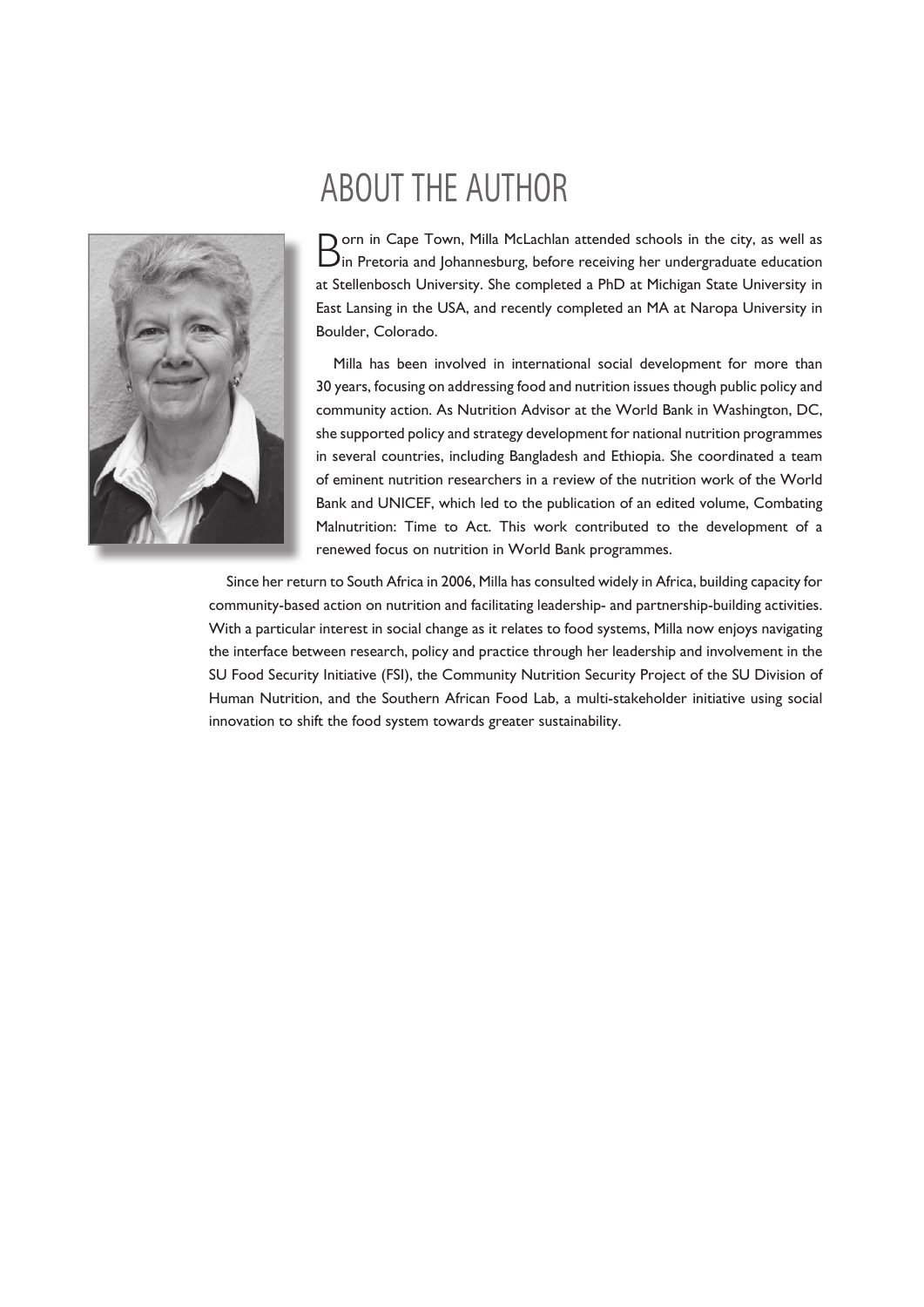## **DEDICATION**

*I dedicate this lecture to the memory of my mother, from whom I learned the meaning of food, and to my father, from whom I first learned about the food system.*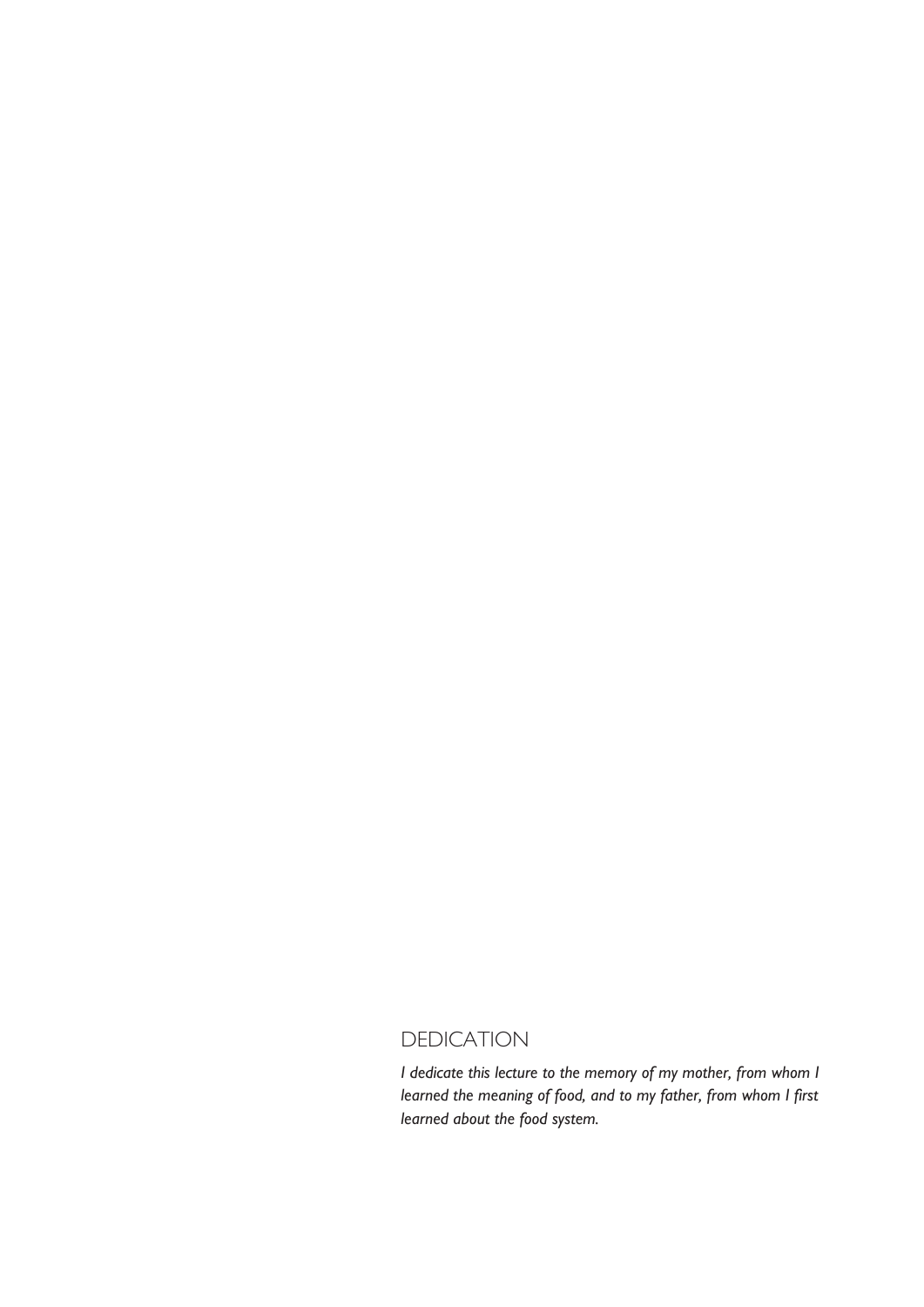## We can't keep eating like this: food system change for sustainable health

*Continuing to eat in a way that undermines health, soil, energy resources and social justice cannot be sustained without eventually leading to a breakdown.* 

*–* Michael Pollen

*We can't solve problems by using the same kind of thinking we used when we created them* – Albert Einstein, 1879–1955, physicist

*We need to reconceptualize how food shapes our lives. We know we are what we eat, we need to realize that the world is also what we eat and we can use this idea as a powerful tool to shape the world better.* 

– Carolyn Steele

*If you don't see yourself as part of the problem you can't be part of the solution.* 

– Adam Kahane

## **INTRODUCTION**

Whether as citizens, professionals or academics, we are all deeply connected to the food system.<sup>1</sup> Rich or poor, old or young, we all must eat. Thus, it is fair to say that food security – having access to affordable, safe and nutritious food – "touches the core of what it means to be a human being".<sup>2</sup> But all is not well with our eating. A recent GALLUP poll on food security in Africa found that nearly 60% of the respondents were vulnerable to hunger. Furthermore, there was an overwhelming consensus that food prices had increased sharply over recent months (Gallop World Poll, 2009). The current famine in Southern Somalia (where 750 000 people face death unless drastic action is taken) has again brought the images of starving children onto television and computer screens, sparking outrage and emergency action (BBC, 2011). In contrast, a 2010 article in Time magazine tells us that there are not enough doctors in the USA to treat the epidemic of obesity (Park, 2010). Closer to home, stories ranging from biodiversity loss and conditions on farms, to food price spikes and food safety scares, have become regular fare in newscasts and special reports.

There is no shortage of prescriptions on what ought to be done to address specific issues in the food system. Recent reviews on global agriculture and food systems provide rigorous analyses and strong recommendations for policy changes at local, national and international levels (Foresight, 2011; Oxfam, 2011). In South Africa, The National Planning Commission's Diagnostic Report gives dedicated attention to food security issues (NPC, 2011). Certainly, the media coverage of and renewed focus on agriculture, food and nutrition in national and international research programmes are to be welcomed. But do all our efforts add up? Are our research, policy recommendations and programmatic efforts sufficiently aligned to create the step change we need, given the urgency and complexity of the situation?

I spend much of my professional life (and a fair bit of my personal life as well) pondering these questions. After years of working in the field of nutrition and food security as an academic and policy analyst, both in South Africa and in the international development assistance system, I am coming to the conclusion that the way we have been working no longer works for me. We mostly operate in silos – nutritionists have difficulty

<sup>1</sup> The food system is broadly defined to include the entire food value chain, from agricultural input markets, through food production, processing, distribution, retail, consumption and waste handling, to regulatory functions and support services.

<sup>2</sup> Comment from participant in a workshop hosted by the SA FoodLab, 2010.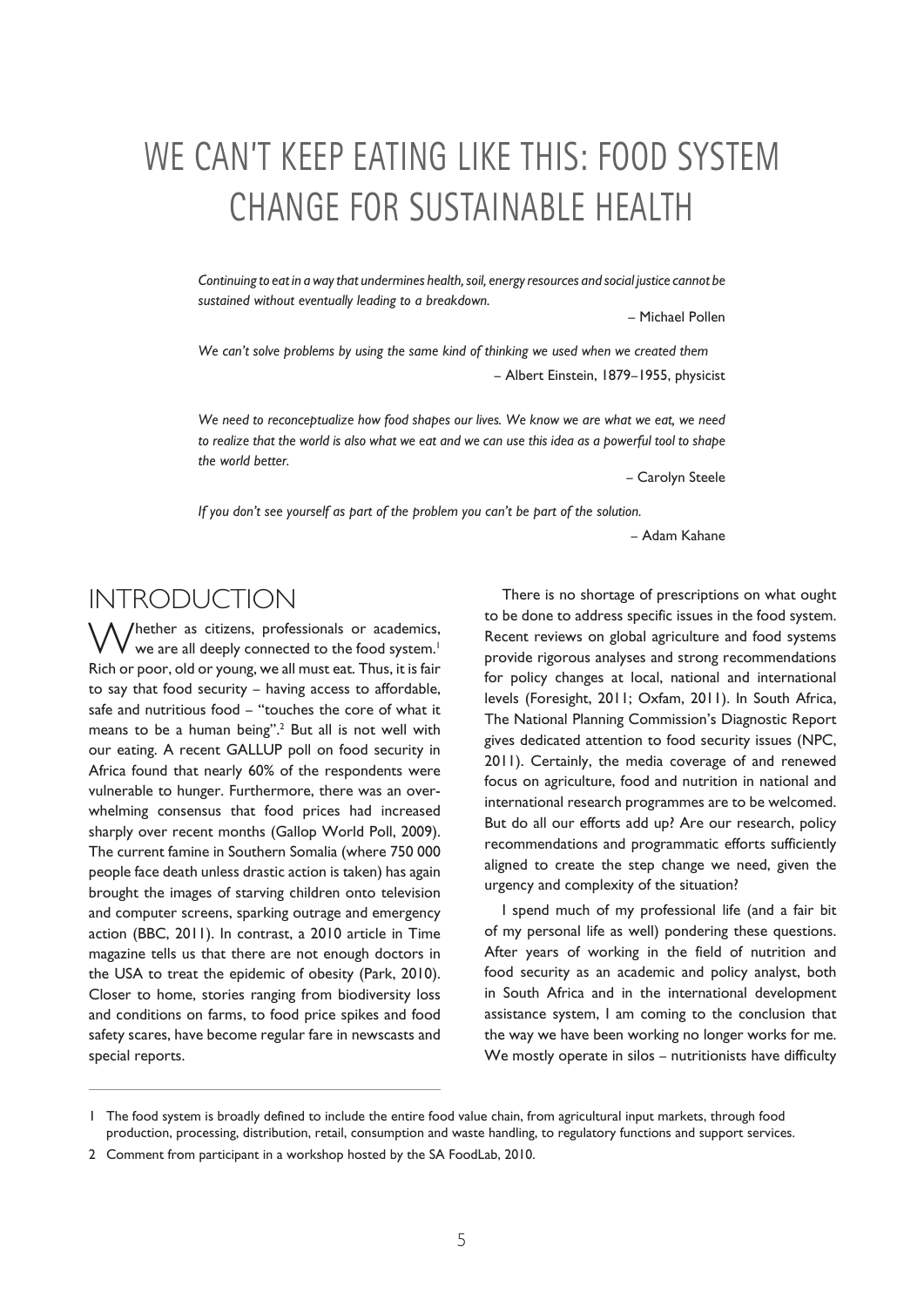communicating with economists, agriculturalists seldom engage with rural sociologists, soil scientists and food chemists only meet on rare occasions. Although we advocate for participatory approaches, our efforts are still largely expert-driven. And we focus relentlessly on problems. The emphasis is on malnutrition, on hunger, on food insecurity and on what to do to overcome those challenges. I remain deeply committed to efforts to 'combat malnutrition' (I even edited a book with that title), to 'reduce food insecurity', and to 'fight hunger.' There is undoubtedly a place for problem-focused approaches, but I also find them exhausting, debilitating; in a word, energy-sapping. It seems to me that we have reduced a multi-faceted human cultural activity – that of cultivating, processing, preparing and enjoying food – to an intangible technical problem to be fixed. It no longer satisfies.

I now focus on linking up with people and processes that are approaching challenges in new ways. In the process my perspective on the subject has changed considerably, and I am excited about continuing to explore different approaches to working for change in the food system. I have come to understand food security as a complex social challenge, which requires innovation in how we approach studying and addressing it to create food systems that work for everyone. I firmly believe that our efforts to 'fight hunger' must be placed in the context of an inspiring framework that resonates with the felt experience and cultural meanings of food, while also focusing on the sciences of agriculture and nutrition and the complex systems we have created to maintain and regulate our eating. For me, this is captured in the notion of 'nourishment': … a food system that nourishes.

In this paper I briefly review the 'state of our food systems' and propose that we align the system, and our work on it, with notions of sustainable health. I then introduce the concept of 'a food system that nourishes' as an organising framework for such realignment. I describe our work in the Southern Africa Food Lab (SAFL) as an example of the kind of innovations needed to support transformation in the food system, and I suggest that the Food Security Initiative can put Stellenbosch University at the forefront of efforts to create food systems that nourish. We have an opportunity to bring such nourishing systems into being through our scholarship, our teaching and our community engagement. And we can also do it through the everyday act of eating.

## A fragile and failing food system

The process of industrialisation and technological development in the 20<sup>th</sup> century brought about enormous changes in the food system, including transformations in how and where food is grown, processed and distributed, and in the choices consumers make about where and what they will eat. Technological development, combined with modern management practices, has made food cheaper (notwithstanding food price spikes such as in the 1970s and again in 2008). This contributed to a decrease in the proportion of hungry people in the world (Godfray et al., 2010). However, the benefits from increased productivity and efficiency have been unequally distributed, and public health and food safety concerns are increasingly being voiced. Furthermore, the environmental impacts of intensive agriculture are now becoming evident, leading some to conclude that the food system is 'fragile and failing' (Lang, 2003; Oxfam, 2011).

The discourse on what is wrong with the current food system has been gathering momentum over the last decade. Following the food price crisis of 2008, which sparked peaceful protests and violent riots in several countries, references to a 'food crisis' have become commonplace (Oxfam, 2011; World Bank, n.d.). Countless reviews, scholarly meetings and journal articles document the multiple dimensions of the problems in our food system. Newspaper articles, websites and blogs depict interconnected crises of scarcity and excess, of want and waste, of imminent disaster and long-term decline.

While it is widely accepted that the world currently produces enough food to feed a growing world population, almost a billion people (925 million to be more precise) were deemed to be hungry in 2010. About 16% of the population in developing countries is classified as hungry, but in sub-Saharan Africa the proportion of hungry people reaches 30% (FAO, 2010). While famine in the Horn of Africa is a gross human rights violation, the estimated 171 million young children who suffer from chronic malnutrition worldwide represent a silent emergency of enormous proportions (De Onis, Blossner & Borghi, 2011). In addition, an estimated two billion people are vulnerable to the hidden hunger of micronutrient deficiencies (Micronutrient Initiative, 2009). There is a strong association between a lack of variety in the diet and risks of micronutrient deficiencies (Arimond et al., 2010). Readily preventable deficiencies of Vitamin A,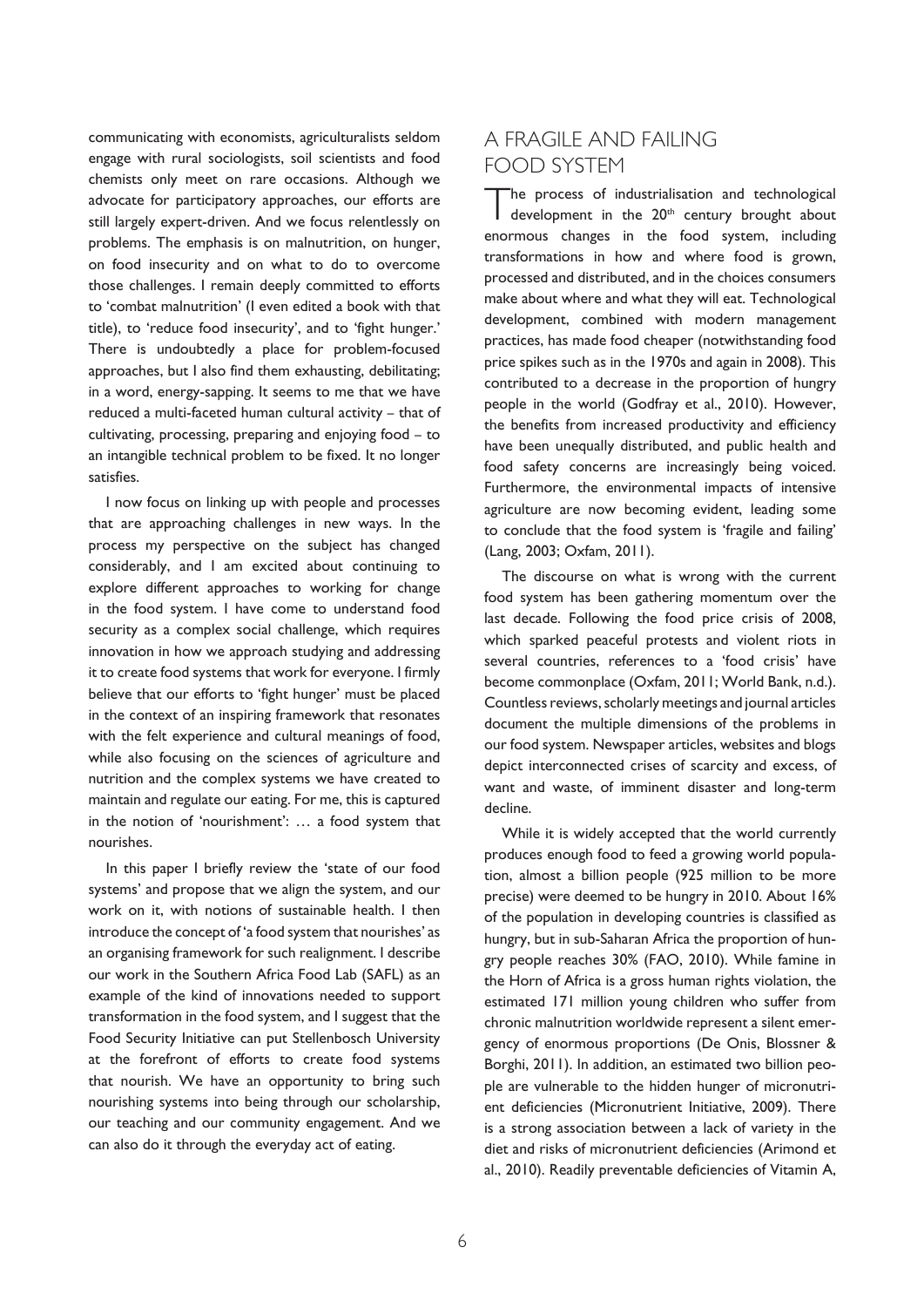iron and iodine can cost African countries up to 2% of GDP per year in lost productivity and disability. One fifth of maternal deaths worldwide are due to iron deficiency anaemia (Micronutrient Initiative and UNICEF, n.d.).

 In South Africa, in spite of strong government commitment to addressing development issues, food insecurity persists, particularly in rural and informal urban areas. National figures, which suggest that self-reported hunger declined from about 30% of all households in 2002 to 18% in 2008, mask large disparities between locations and household types. Female-headed households appear to be particularly affected by food insecurity (Jacobs, 2010). About one in five young children are chronically malnourished (Ardington & Case, 2009). Micronutrient malnutrition, particularly deficiencies of Vitamin A, iron and zinc, affects the health, growth and learning ability of young children and, ultimately, the productivity of the population. At the same time, and often in the same communities and households, overweight and obesity contribute significantly to the incidence of chronic diseases, including diabetes, cancers and coronary artery disease (Garrett & Ruel, 2005). While the economic cost of undernutrition is considerable, there is growing evidence that non-communicable diseases associated with poor diets and sedentary lifestyles can cause poverty and slow economic growth (Beaglehole et al., 2011).

The food system is thus not serving human health adequately at present. There is growing concern about how food systems are affected by, and contributing to, natural resource depletion and climate change, thus affecting environmental health as well. With a global population set to grow to about 9 billion by 2050, and increasing demand for processed and animal-based foods due to anticipated increases in wealth, the question is whether it will be possible to meet human food needs and aspirations, given the limits of the earth's resources, competing demands for land and water, and the impact of climate change and mitigation measures. The Millennium Ecosystem Assessment (2005) summarises the potential negative effects of food production that are not reflected in food prices. Among these are environmental pollution due to nutrient run-off, biodiversity loss and water shortages, and changes in ecosystems, for example due to overfishing. Agriculture is also a major source of greenhouse gasses such as methane and nitrous oxide, which are deemed to be more harmful than CO<sub>2</sub> (Millennium Ecosystem Assessment, 2005). Higher temperatures over much of sub-Saharan Africa, combined with declining soil moisture and more variable rainfall, are already making agriculture more challenging. Land degradation and desertification are two of South Africa's most challenging environmental issues (Department of Environmental Affairs and Tourism, 2006).

Given these challenges, world leaders are beginning to recognise that ensuring that the world's growing population is able to feed itself in a sustainable and equitable manner is one of the major challenges of the 21st century (Anon, 2009). The question is whether our tools and techniques for addressing this challenge are adequate for the task.

## A food system in support of sustainable health

The food security situation in South Africa, and in the world, exhibits many elements of a complex social challenge (Kahane, 2004). Such challenges are also called 'wicked problems' because they are difficult to define precisely and usually have multiple causes (Rittel & Webber, 1973). Food security is *socially complex*, meaning that there are many players and many (often opposing) perspectives that need to be accommodated in problem framing and resolution. For example, there are different perspectives on the role of biotechnology in achieving higher yields without further damage to the environment. Furthermore, there is no single 'solution' to a complex issue, and trade-offs and unforeseen consequences of proposed solutions are common. This means that food security is also *dynamically* complex; for example, the consequences of diverting funds from agricultural research and education may only be felt years later, when farmer support services collapse or are unable to assist farmers to adapt to changing weather conditions. Likewise, farmers adopt new techniques such as no-till farming because of its known effect on water and soil conservation, but its impact on carbon fixing or nitrous oxide emission is not yet known (Godfray *et al*., 2010). A challenge like food security is a moving target, as the conditions, as well as players, policies and related challenges, may all be changing as the problem is being addressed. Issues related to food security may be unfolding in unfamiliar and unpredictable ways due to major global or local shifts, such as rising demand for biofuels, or catastrophic events like major droughts or floods, demanding new and often untried responses. This is referred to as *generatively* complexity. Given that even our best models and surveillance systems are not geared to respond to such unpredictability, appropriate policy responses are not obvious.

In the face of such complexity, we need new frameworks and different change strategies. This challenge has also been recognised in the broader health arena.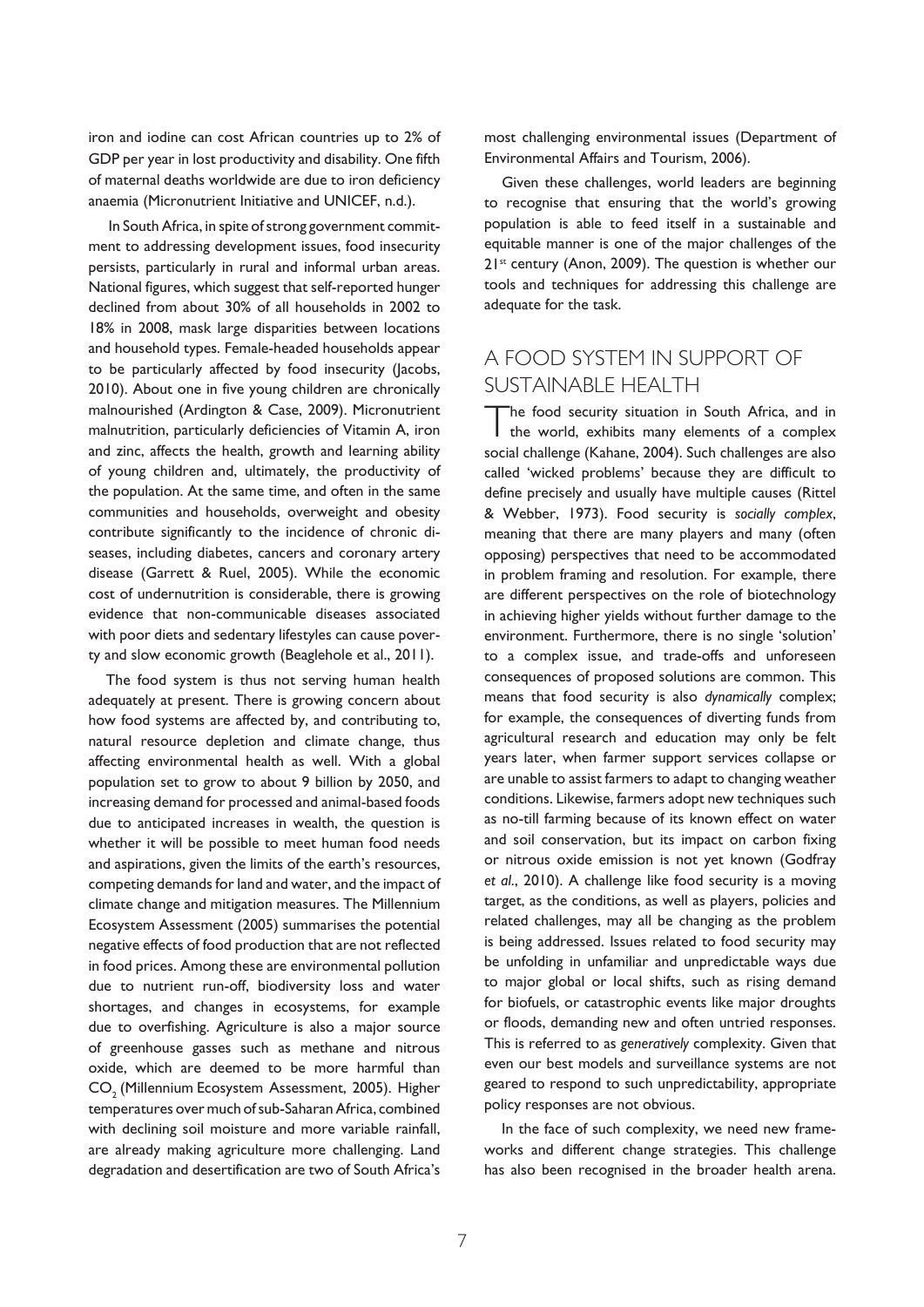Efforts to enhance the integration of animal, human and environmental health have gained momentum over the past decade. The barriers to implementing such approaches are not primarily technical, but rather social, cultural and political. To make progress, researchers, policy makers and programme implementers from different sectors and disciplines must begin to understand each other's perspectives and motivations. Over the last few decades, researchers in the health and environmental sectors have started to develop integrated approaches to understanding the complex interrelationships between human and environmental health. The concept of ecosystem health has been used to draw attention to maintaining and restoring the world's ecosystems as an essential component of addressing human health issues, while also acknowledging that human health is essential for environmental sustainability. Closely related to this, the ecohealth paradigm stresses the role of ecosystem management in improving human health. Ecohealth has three core elements, namely transdisciplinarity, social justice and gender equity, and stakeholder participation. Both approaches seek to understand the complex interactions between the components of the ecosystem (biophysical, socioeconomic and cultural) and how these influence human health (De Plaen & Kilelu, 2004).

Building on these ideas, I propose that we view the challenges of the food system through a lens of 'sustainable health'. Such an approach can help us to keep human wellbeing, including physical health and nutrition, as well as the health of the planet in focus, building on a sound economic foundation without which neither human nor planetary health will be sustained. In what follows I propose an organising concept that could inform such an approach, and describe the strategies we employ in the Southern Africa Food Lab to facilitate the kind of crossdisciplinary and cross-sectoral learning that is needed.

## A food system that nourishes

The word 'nourishment', like nutrition, refers, quite simply, to 'providing with food or other substances necessary for life and growth' (The Free Dictionary, n.d.). It can also refer to fostering the development of something or someone, caring, or keeping alive. It has the same roots as nurture and cultivate. A feminine word, perhaps, and obviously connected to food. But we know we are also nourished by good books and stimulating conversations, by beautiful things, and challenging tasks done well. Nourishment is the opposite of depletion, extraction, withholding. It is a word that suggests fullness and sufficiency, rather than scarcity and want. It conjures up a rich, empowering, supportive, thriving system, whether it applies to what and how an individual eats, the development of a local food system, or the rethinking of the global food system. It draws its inspirations and images from nature, rather than machines, and so has real power as a source of new thinking about the food system. But it is not a soft word. It does not imply that economics is irrelevant, or that power and politics do not exist in the system. In fact, it is a term that 'raises the bar' for our evaluations of the food system, and demands of us that we find tools and indicators to measure the state of the food system not merely in terms of calories or financial outputs, but also in terms of human dignity, cultural diversity, social justice, and respect for the earth (Maxwell & Slater, 2004). Using this concept, I am reinterpreting my work in the world as contributing to the design of food systems that nourish, whether at the individual and household level, in communities, or at the national and even international level.

I propose that we use the notion of nourishment as an organising principle to inform a systemic approach to food security. Drawing on concepts from integral theory as applied to ecology, I identify four interrelated 'terrains' of the food system, and identify the variety of disciplinary approaches to and perspectives taken on the food system. Using the framework, we can begin to frame the broad contours of an approach to food security that is explicit about its aims and values (creating a system that nourishes), can operate at different levels (from the individual to the global system), and can focus on specific aspects, while bearing the broader system in mind. The four terrains relate to the individual (behaviours and experiences) and the collective (systems and culture) respectively (see Figure 1) (Esbjörn-Hargens & Zimmerman, 2009).

| Figure 1: The four terrains of the food system |  |  |  |  |  |  |
|------------------------------------------------|--|--|--|--|--|--|
|------------------------------------------------|--|--|--|--|--|--|

|            | <b>Interiors</b>      | <b>Exteriors</b>     |   |
|------------|-----------------------|----------------------|---|
| Individual | Terrain of experience | Terrain of behaviour | 질 |
| Collective | Terrain of culture    | Terrain of systems   |   |

Source: Adapted from Esbjörn-Hargens & Zimmerman (2009)

We can thus begin to enact a food system that nourishes by giving attention to questions such as those included in Figure 2.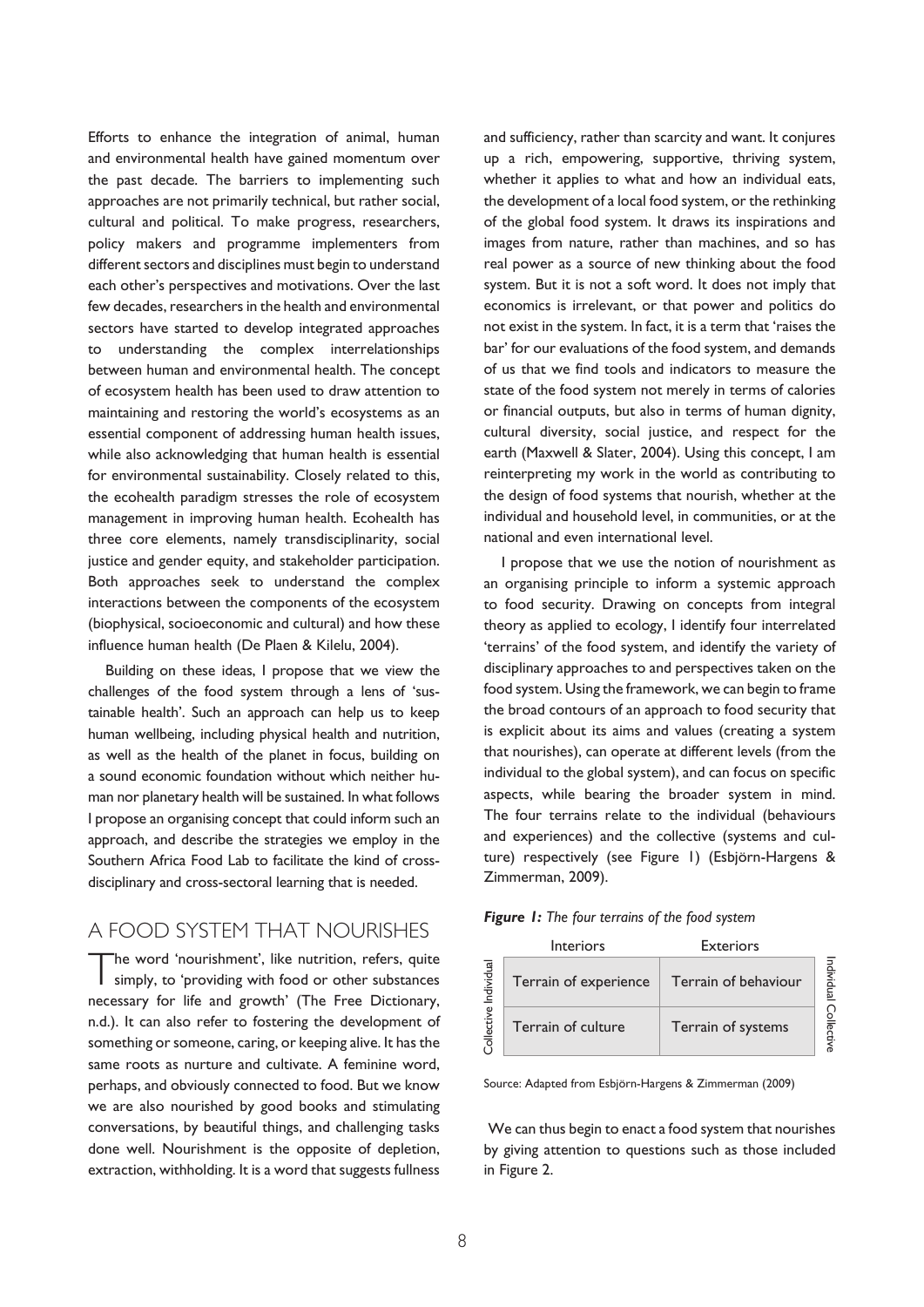#### **Experience**

In what ways do attitudes, emotions, feelings, perceptions enhance or inhibit 'nourishment'?

- • How do individuals in different circumstances experience their roles in the food system?
- Where does power reside in the system?
- • What attitudes and assumptions contribute to wasting food?
- Does the system enhance feelings of freedom or fear?
- • Do professionals connect their own eating and their work in the system?
- Why do people respond to shocks (e.g. job losses) in the ways they do?
- • Does the system inspire creativity and artistic expression?
- • What psychological and emotional factors hinder participants in the food system from speaking out about their concerns and frustrations with the system?
- How do individual preferences and values influence the selection of food system research programmes?

#### **Culture**

In what ways do worldviews and collective perspectives of different groups enhance or inhibit 'nourishment' – for themselves and other groups?

- • How do different cultural groups view food and farming?
- • How are debates about alternative approaches to food systems conducted in different settings?
- • How do different cultures understand food as a means to achieve social status?
- • Does the food system entrench or challenge gender inequity?
- • Does the system accommodate food rituals?
- • What aspects of academic culture influence priority setting in research on the food system?

#### **Behaviours**

In what way do behaviours and practices at different levels in the food system enhance or inhibit 'nourishment'?

- • Do poor people have access to a variety of nutritious food and do they choose to eat these foods?
- • Does participation in the system result in increased assets for poor people?
- How do farming practices affect soil health, greenhouse gas emissions, water contamination?
- • How do consumer practices (e.g. recycling) contribute to 'nourishment'?
- How do people adapt their dietary practices due to different kinds of shocks?
- How is power exercised in the food system?

#### Systems

In what ways do physical and social systems enhance or inhibit 'nourishment'?

- How do current and past economic policies affect food system outcomes?
- What agricultural strategies can be justified given the lack of clear evidence on the environmental impact of alternative strategies?
- How do current land-use policies (or the lack thereof) affect food security?
- In what ways is the food system linked to national security?
- • What economic policies are needed for the food system to thrive?
- What policies are in place to manage the impact of different food-related shocks?
- • What is the impact of infrastructure on 'nourishment'?
- How does the education system shape understandings of food security?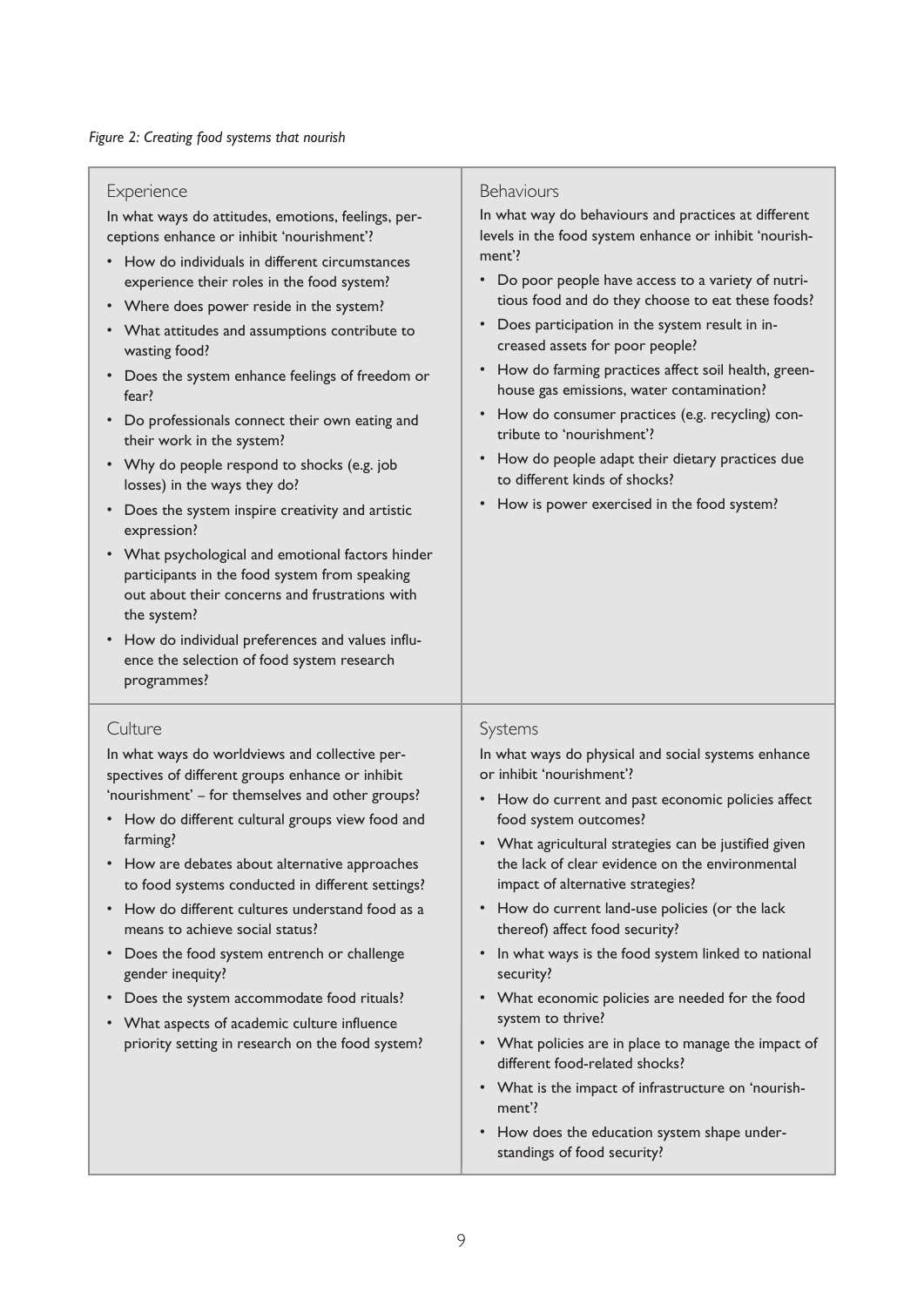The proposed framework for rethinking the food system accommodates the complexity of the issue. Different 'thought styles'<sup>3</sup> contribute to the knowledge base in each of the four terrains. So, for example, ethnographic and sociological approaches would be used to study world views and values, while economics, political science and engineering, among others, contribute to our understanding of system dynamics that shape nourishment. Nutrition science, agricultural sciences, including soil science, animal and plant health, and economics contribute to our understandings of individual behaviour, whereas psychology, philosophy, literary critique and the humanities contribute to understanding the felt experience of food security. The challenge is, of course, to find effective ways to combine perspectives from these different thought styles to inform problem framing, agenda setting, decision making and action to address specific dimensions of food security. In the Southern Africa Food Lab, an initiative I started a few years ago in collaboration with Prof. Ralph Hamann of the UCT Graduate School of Business and colleagues at REOS Partners, we are learning how to do this. I now turn to a brief discussion of this initiative.

## Creating a nourishing food system

#### *The Southern Africa Food Lab*

The SAFL (www.SouthernAfricafoodlab.org) is a multistakeholder initiative that brings together diverse role-players in the regional food system to identify and pilot innovative means to help shift the food system onto a more sustainable and equitable path. The focus is on bringing about change in the food system through social innovation, including how stakeholders interact with each other and work together to prototype, pilot and institutional new activities in the system. Technical innovation may emerge, but is not the primary focus of the Lab. The Lab involves a range of different modes of

learning to harness the energy for change in the group, and to prototype innovations that could have a ripple effect throughout the food system. Team agendas and activities are driven by the interests of the stakeholders involved in the teams, and are in line with their core work goals and responsibilities. In the next section I provide a brief overview of the history and development of the Food Lab and the lessons I have learned through my involvement in leading the Lab.

The SAFL started as a one-year collaborative project, known as the Food Security Change Lab, to support systemic change for improved food security in South and Southern Africa by increasing meaningful collaboration in the system. It was created by a group of concerned stakeholders who came together in Johannesburg early in 2009 for a workshop entitled: "What will it take to ensure sustainable food security in South Africa?" About 70 participants from business, government and civil society attended this workshop, which concluded that improved cross-sector collaboration was vital for dealing with the many 'stuck issues' that impede system-wide improvements to food security in the region. A large majority of participants confirmed their commitment to contribute to such a collaborative process.

The SAFL is designed on the basis of the principles of Theory U (Scharmer,  $2007$ ),<sup>4</sup> and modelled on an international initiative, the Sustainable Food Lab, which involves more than 70 global, regional and local organisations, including multinational organisations, NGOs and grassroots groups (www.sustainablefoodlab. org). The purpose of a Lab is to create an opportunity for a group of committed participants working on a complex social challenge, such as food security, to learn, reflect and create innovative responses together. In Phase I of the initial change lab we conducted dialogue interviews with 21 representatives of different parts of the food system, in which key challenges in the system were identified. The findings were synthesised and shared with the larger SAFL community. In the next phase, Lab

<sup>3</sup> A thought style consists of a distinct body of knowledge (including theories, publications, texts used in teaching, etc.), as well as the 'image of knowledge' held by members of the thought community. This includes their beliefs about the role of science, the nature of truth and legitimate sources of knowledge. These images are not consciously taught to new members, and are seldom made explicit, but are absorbed through involvement in the thought community. A thought style also includes other values and assumptions that may be more generally held in the society. Thought styles do not only exist in the academic world, but other groups, such as religious groups, also have distinct thought styles. Furthermore, one can be a member of more than one thought community – foregrounding one thought style over another in different contexts.

<sup>4</sup> For a detailed description of Theory U and the Change Lab process, and their application to food and nutrition, see McLachlan and Garrett (2008).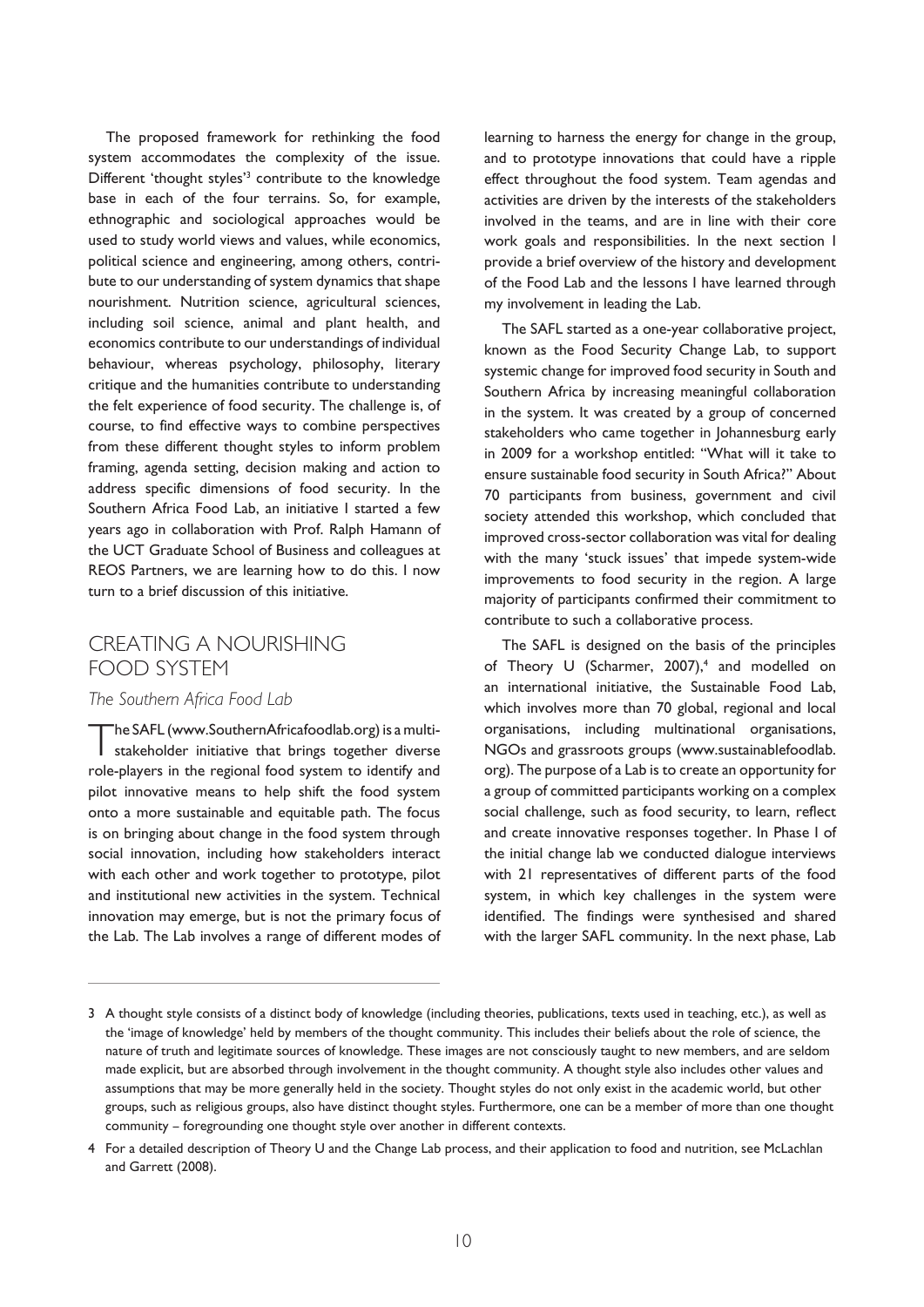participants went on 'learning journeys', which focused on learning about the experiences of informal traders, fresh produce market managers, community activists and consumers in townships and poor neighbourhoods in Johannesburg and Cape Town, as well as commercial and small-scale farmers, community organisers and activists involved in school feeding and entrepreneurship development in Limpopo. Through these journeys, the participants could collectively experience parts of the food system that they did not know, acknowledge their own and others' varied perspectives on these food system elements, and begin to explore opportunities for innovation. Phase three consisted of a co-creating process, in which teams identified potential innovations and started to work together to implement them. This provided members the opportunity to shift from one mode of learning (through observation, data review and reflection) to another mode (learning by doing); to utilise the energy for change that already existed in the group as a result of the previous activities, and to prototype innovations that had the potential to have system-wide ripple effects.

The SAFL is currently in an institutionalisation phase. Several innovation groups are continuing their activities and we are consolidating activities around a number of core elements and activities, based on the principles of Theory U and the Change Lab process. These include, firstly, activities to support new ways of engaging with unknown parts of the food system, through immersion experiences such as learning journeys. Through direct engagement with people in the system, perspectives shift and new opportunities for action and change begin to emerge. Secondly, the Lab hosts activities to stimulate self-reflection and mutual learning among members of the Lab, as well as dialogue engagements with a broader range of stakeholders in the food system. These activities may include dialogue interviews to gain deeper insight into the perspectives of key role players; and public dialogue sessions on key issues to improve the quality of engagement and to move beyond polarised positions. A recent forum, for example, considered different perspectives on how the retail sector's sourcing decisions influence food security. These dialogues aim to build networks and shared understanding, not to reach conclusions or recommend firm action. Ultimately, these social innovations aim to shift the conversation about food security from a one-way engagement, in which 'experts' share their knowledge with a passive audience, to a more engaged interaction among all stakeholders in the system. Dialogue is also a key activity in the context of workshops involving smaller groups (such as innovation teams), leading to the third element of the lab process, namely targeted, collaborative action based on a better understanding of leverage points, and mutual understanding, developed through the change lab processes.

The value of these activities lies firstly in creating greater understanding among the participants of the different perspectives that exist on particular food system issues, and facilitating a more systemic perspective on the problems with which they grapple every day. However, the Lab is not only a 'talk-shop'. In the relatively short time the groups had to work together, practical steps were taken that show potential for lasting impact. For example, the Lab facilitated communication between professional nutritionists and groups involved in food distribution activities. Together they were able to rapidly resolve questions regarding an appropriate basket of foods needed to meet consumers' nutritional needs and local tastes. Two teams focusing on approaches to providing support to new farmers to enter the market and all farmers to produce food more cost effectively and sustainably have established strong networks and laid a foundation for collaboration with researchers on systematic work to develop a more grounded understanding of the formidable challenges in this sector. Finally, through networks established in the Lab, the Human Rights Commission is embarking on an ambitious effort to build capacity in the media to address food security issues, and to create a more informed and involved citizenry on issues of food security.

Although we have only been active for a relatively short time, the Food Lab experience has provided important lessons on convening groups representing multiple perspectives and sectors, and on systemic approaches. At an individual level, letting go of one's disciplinary or sectoral perspectives, and seeing the system 'with new eyes', can be a challenge, particularly for experts. Nevertheless, participants in Lab activities have embraced the opportunity to do so, acknowledging 'blind spots' and expressing appreciation for the opportunity to do so.

For a systemic process of this nature to remain relevant to the participants and have a lasting impact, it is necessary to create and sustain a balance between thinking, talking, and action. Players in the system have different levels of capacity for and interests in developing conceptual understandings of problems, building personal relationships and professional networks, and taking concrete action, all of which are important for systemic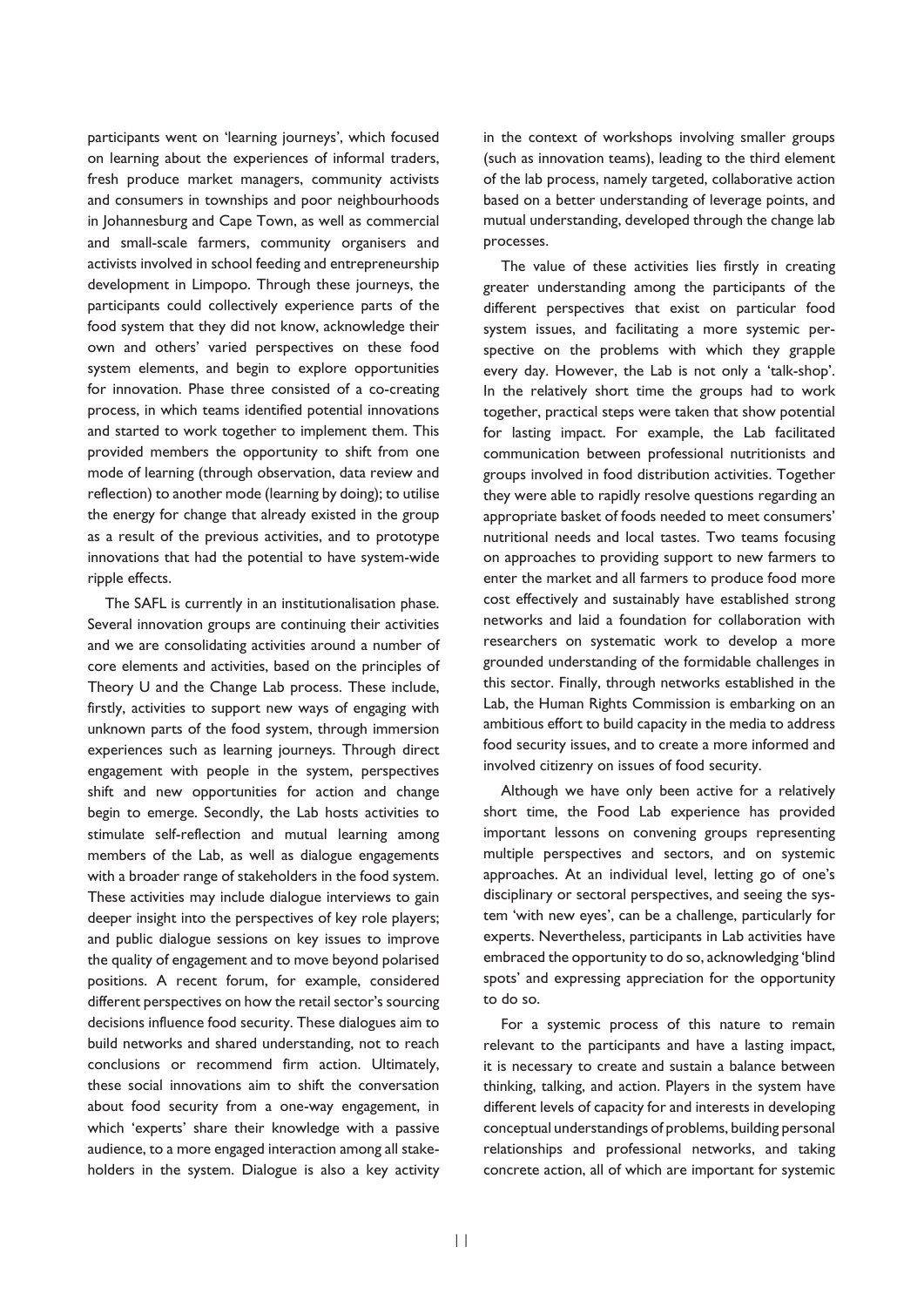change to happen. Innovation teams are successful to the extent that members are personally interested in the issue, and it has direct relevance for their work.

We need to acknowledge the tension between strategies that seek to base action on a thorough understanding of established evidence of effectiveness, and more emergent approaches that develop a perspective of the system and then begin to 'live into the changes'. I believe this is an important area for further exploration. We need to create more opportunities for social and natural scientists from different disciplines to engage with each other around specific themes, and to understand each other's assumptions, frameworks and time scales. For example, soil scientists, plant geneticists, rural sociologists, agronomists, economists and nutritionists would bring different perspectives to questions regarding the role of indigenous crops in food security strategies. The perspectives of newly urbanised consumers, smallholder farmers and commercial farmers must also be heard, which adds another layer of complexity. Social innovations, such as the immersion and dialogue approaches used in the Food Lab, can assist in facilitating these processes.

Documenting and evaluating the process and impact of change initiatives such as the Food Lab are of critical importance to learn from the experience, and to create evidence to inform ongoing efforts to approach the challenges of systems change in innovative ways. This is an important area for future research, which itself requires innovation in methods and measurements. Through the Food Security Initiative at Stellenbosch University, which now hosts the SAFL, we can make a significant contribution to understanding these social change approaches and exploring the synergies between such efforts and formal research programmes. As argued in the next section, the FSI is indeed well positioned to play a leadership role in creating truly nourishing food systems through our scholarship, teaching and social engagement.

## The Food Security Initiative at Stellenbosch University

The Stellenbosch University Food Security Initiative (FSI) is structured to address food security in a comprehensive way. It is a multi-faculty research and postgraduate training initiative, structured to contribute to some of the strategic themes of the University's HOPE Project, namely addressing poverty, human dignity and health. The aim of the FSI is

to contribute to the emergence of a resilient, sustainable food system for Southern Africa, by reconceptualising the food security challenge, and creating new models of practice in the food system, through the integration of findings from in depth research on key issues in the food value chain, collaboration across disciplinary boundaries, capacity building and systematic impact assessment (Stellenbosch University, n.d.).

The objectives, project activities and faculties involved in the first phase of the FSI are summarised in Table 1.

As the complexity of the food security challenge requires, and on the recommendation of the Advisory Group, the FSI has now adopted a transdisciplinary approach, while it remains committed to drawing on the core strengths of the basic and applied sciences at SU. Transdisciplinarity is an approach that focuses explicitly on addressing socially relevant issues or wicked problems, through collaboration among different thought styles with the intent to resolve such problems – as they manifest at different scales – through participation and mutual learning. A project would be considered 'transdisciplinary' if it displays the following characteristics:

- • It grasps the complexity of the issue under consideration
- • It accommodates diverse perspectives on the issue and develops a shared conceptual framework among the participants
- • It links abstract and case-specific knowledge
- • It generates descriptive, normative and practical knowledge with the explicit intent to contribute to the common good
- • Given that the 'common good' can mean different things to different people, assumptions and values must be made explicit and must be open for negotiation (Pohl, 2011).

This approach to transdisciplinary research redefines the process of 'problem solving' and leads to change in multiple domains, including changes in attitudes (on the part of academic and non-academic participants alike), changes in ownership of the project, competencies and capacities, institutional change and technological development. Going forward, the initiative can make a significant contribution to creating a 'nourishing food system' in South Africa and the region by pulling together knowledge from different disciplines in a systematic manner, and exploring innovative means to strengthen the relationships between researchers and decision makers in the food system.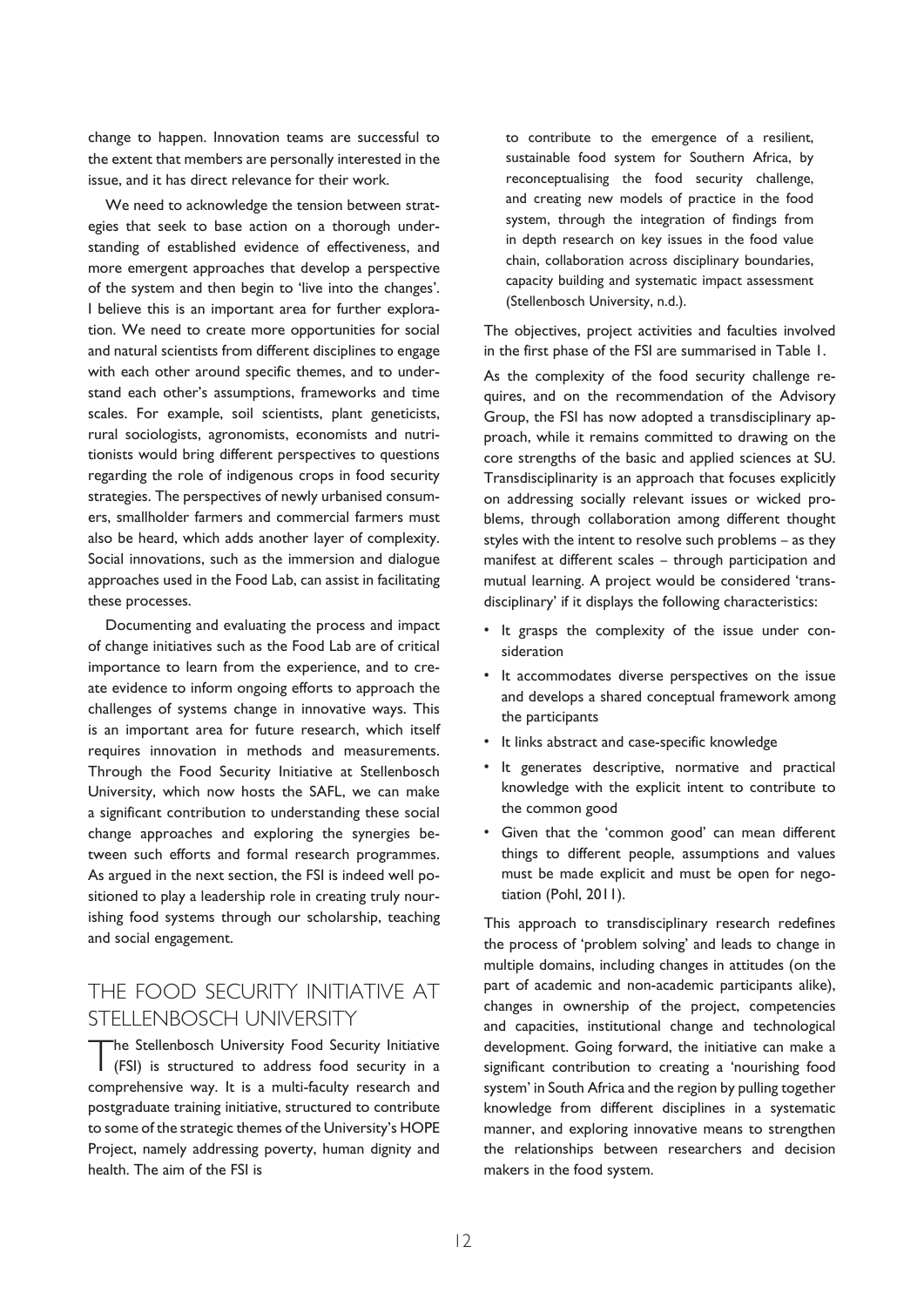### *Table 1: Objectives and activities of the Food Security Initiative*

| <b>FSI objective</b>                                                                                                                  | <b>Project activities and outputs</b>                                                                                                                                                                                          | <b>Faculties and departments</b>                                             |
|---------------------------------------------------------------------------------------------------------------------------------------|--------------------------------------------------------------------------------------------------------------------------------------------------------------------------------------------------------------------------------|------------------------------------------------------------------------------|
| I. Improve knowledge of the<br>social, economic and<br>political aspects of food and<br>nutritional insecurity in<br>Southern Africa. | Policy studies, focusing on climate change,<br>role of agribusiness in achieving food<br>security                                                                                                                              | AgriSciences: Agricultural<br>Economics                                      |
|                                                                                                                                       | Social dynamics related to food security -<br>how power, gender inequality, social<br>networks, identity shape livelihoods,<br>access and distribution of food, and<br>implications of declining fish stocks on<br>livelihoods | Social Sciences: Sociology and<br>Social Anthropology                        |
|                                                                                                                                       | Development of a regional and local food<br>economy model, based on sustainability<br>principles and an understanding of the<br>political economy of local food systems                                                        | Development Management:<br>Sustainability Institute                          |
|                                                                                                                                       | Nutritional and food security assessments<br>in rural and peri-urban communities                                                                                                                                               | Health Sciences, AgriSciences:<br>Human Nutrition; Agricultural<br>Economics |
| 2. Promote the utilisation of<br>safe and nutritious food.                                                                            | Nutritional assessment, local intervention<br>studies and policy recommendations                                                                                                                                               | Health Sciences, Human<br>Nutrition                                          |
| 3. Empower small-scale<br>farmers through appropriate<br>new technologies.                                                            | Technology transfer and process<br>improvement for emerging farmers,<br>entrepreneurs and fisherfolk                                                                                                                           | Engineering                                                                  |
| 4. Reduce food losses in the<br>farm-to-fork chain.                                                                                   | Waste reduction, including in animal<br>source foods and postharvest technology<br>(in plant production); also quantification<br>of losses (including waste, quality and<br>nutrient losses) along the value chain             | AgriSciences: Horticulture;<br><b>Animal Science</b>                         |
|                                                                                                                                       | Biotechnology solutions - antimicrobial<br>agents to prevent crop losses                                                                                                                                                       | Engineering                                                                  |
| 5. Improve crop production<br>and water-use efficiency.                                                                               | Soil fertility management, combining<br>chemistry, physics, microbiology, ecology                                                                                                                                              | AgriSciences: Soil Science                                                   |
|                                                                                                                                       | Improving crop production efficiency:<br>technical systems development for crop<br>and water supply monitoring                                                                                                                 | Engineering                                                                  |
| 6. Understand<br>environmental and climatic<br>changes and their<br>implications for agricultural<br>policy and practice.             | Policy studies, focusing on climate change,<br>role of agribusiness in achieving food<br>security                                                                                                                              | AgriSciences: Agricultural<br>Economics                                      |
|                                                                                                                                       | Biodiversity and water systems modelling,<br>using multi-disciplinary analysis of<br>complex systems                                                                                                                           | Engineering                                                                  |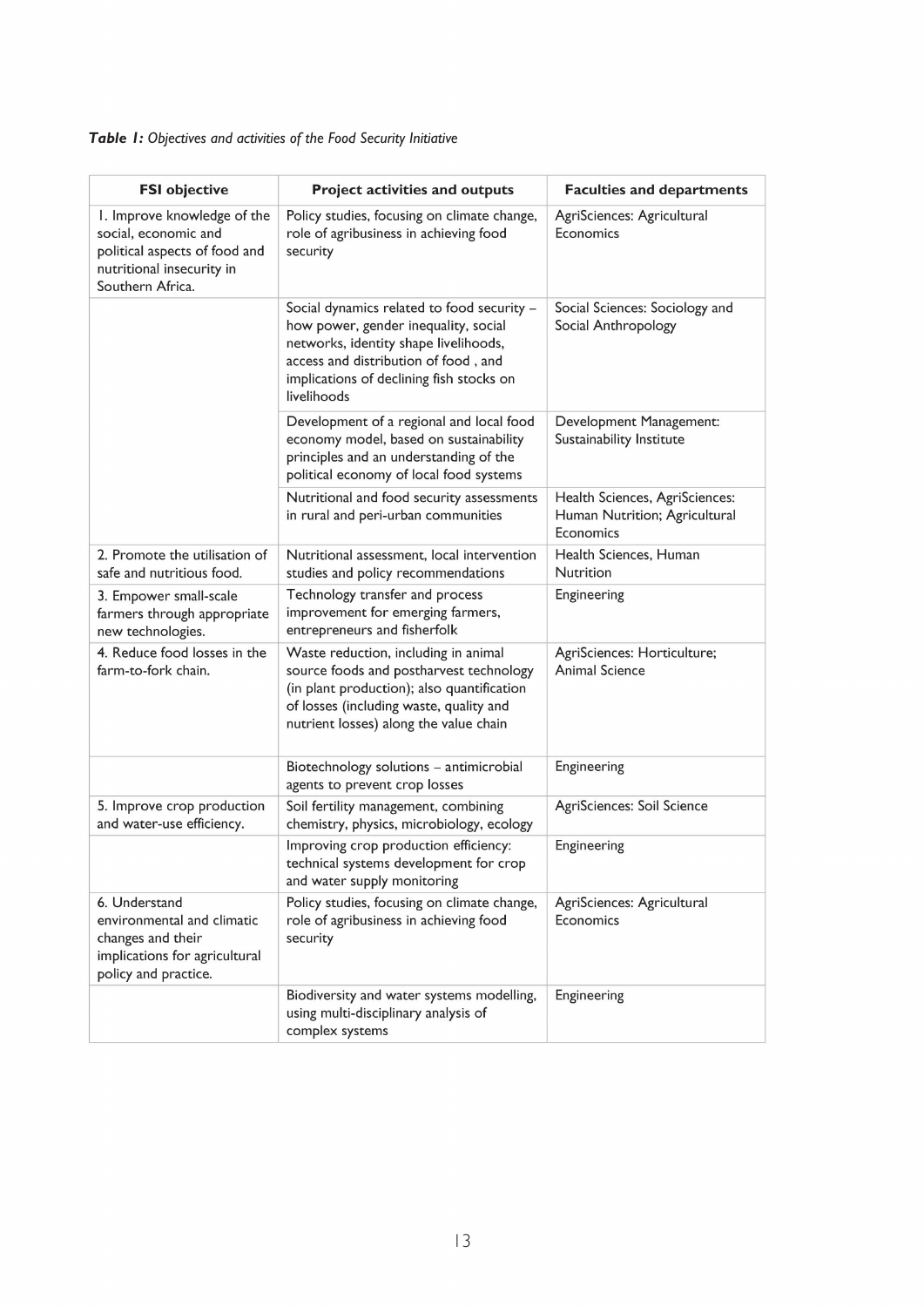#### Conclusion

In this paper I have argued that the complex challenges<br>we face in the food system require us to shift how we we face in the food system require us to shift how we think about it, and how we approach creating a system that works for everyone. The current food system is characterised by gross inequality, with almost a billion people worldwide at risk of food insecurity, while an estimated 30 to 40% of food bought by affluent households ends up in garbage cans (Godfray et al., 2010). Both undernutrition and obesity are consequences of unhealthy diets, of unhealthy diets, lowering productivity and taxing health systems in rich and poor countries alike. The environmental costs of an agricultural system that relies on fossil fuel energy, threatens biodiversity by expanding into forests and grasslands, and generates greenhouse gasses are vast, as are the effects of climate change and rising fuel prices on production systems, particularly in Africa. In South Africa, unresolved land reform issues, neglect of agricultural research and farmer support, and a lack of security in rural areas continue to plague food production, giving rise to concerns that national food security could come under threat. Calls for 'system redesign' are no longer restricted to a marginal minority of social and environmental activists. Government and private sector leaders are joining nongovernmental organisations and concerned citizens in calling for 'food system redesign'.

I have suggested that the food system we create must be measured by its contribution to sustainable health. As reflected in various new initiatives linking human and animal health (e.g. the EcoHealth initiative), sustainable health includes human health, soil health, plant health and animal health – thus healthy people, economies and ecosystems.

I have proposed that we adopt the notion of 'a nourishing food system' as an organising principle for rethinking the food system we want, and beginning to create it wherever we are. I have demonstrated how such a model would assist with reframing the issues in constructive terms, without losing the rigor of critical thinking on aspects of the system. It can also serve to give more prominence to the psychological and cultural dimensions of the food system, aspects that are underresearched and vital for building mutual understanding of what we expect of our food systems and the factors that influence decision making – whether at the personal, interpersonal or systemic level. I then described the Southern Africa Food Lab as an example of the kinds of innovations that can be found in how we work towards a food system that nourishes. The SAFL brings people with different (even opposing) perspectives and from different sectors together to see the system in a new way, and to prototype and pilot new ways of doing things in the food system, thus creating models of what can work to give us the food system we want.

Finally, I have argued that the Food Security Initiative at Stellenbosch University provides us the opportunity – here and now – to enact a food system that nourishes. We have the opportunity to develop the model, develop research programmes that build on and further strengthen basic, applied and transdisciplinary research capacity at the University, while engaging with partners in the public and private sector in innovative ways. At the same time, we can take these ideas into our cafeterias, student residences and homes.… The nourishing food system can thus also be created as we speak and work for it.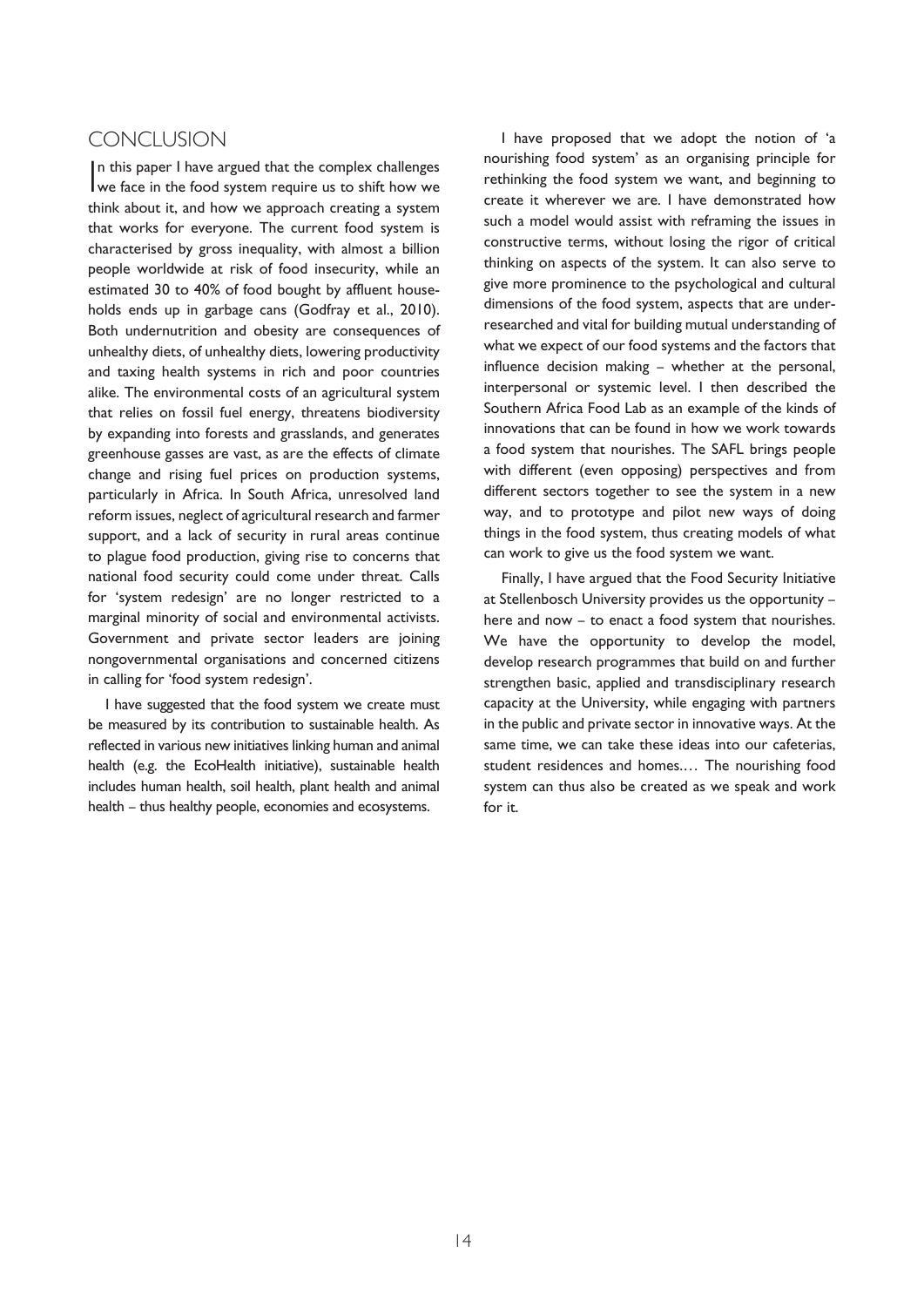#### **REFERENCES**

- Anon. 2009. *"L'Aquila" joint statement on global food security* [Online]. Available: http:// www.g8italia2009.it/static/G8\_Allegato/ LAquila Joint Statement on Global Food Security%5B1%5D,0.pdf (Accessed September 17, 2011).
- Ardington, C. & Case, A. 2009. *National income dynamics study (NIDS). Health: Analysis of the NIDS wave 1 dataset*. Discussion paper no. 2. South Africa: The Presidency Republic of South Africa and SALDRU [Online]. Available: http://www. nids.uct.ac.za/home/ (Accessed September 20, 2011).
- Arimond, M., Wiesmann, D., Becquey, E., Carriquiry, A., Daniels, M.C., Deitchler, M., Fanou-Fogny, N., Joseph, M.L., Kennedy, G., Martin-Prevel, Y. & Torheim, L.E. 2010. Simple food group diversity indicators predict micronutrient adequacy of women's diets in 5 diverse resource-poor settings. *Journal of Nutrition* 140(11): 2059S–2069S.
- BBC. 2011. East Africa Hunger Crisis. http://www.bbc. co.uk/news/world-africa-14248278 (Accessed September 17, 2011).
- Beaglehole, R., Bonita, R., Horton, R., Adams, C., Alleyne, G., Asaria, P., et al. 2011. Priority actions for the non-communicable disease crisis. *The Lancet*. 377:1438-47.
- Department of Environmental Affairs and Tourism. 2006. *State of the Environment Report*. Pretoria: Department of Environmental Affairs and Tourism.
- De Plaen, R. & Kilelu, C. 2004. From multiple voices to a common language: ecosystem approaches to human health as an emerging paradigm. *EcoHealth* 1 (Suppl. 2): 8–15.
- De Onis, M., Blossner, M. & Borghi, E. 2011. Prevalence and trends of stunting among pre-school children, 1990-2020. *Public Health Nutrition* [Online]. DOI: 10.1017/S1368980011001315. Published online by Cambridge University Press on 14 July.
- Esbjörn-Hargens, S. & Zimmerman, M.E. 2009*. Integral ecology*. London: Integral Books.
- FAO. 2010. The state of food insecurity in the world: addressing food insecurity in protracted crises. Rome: Food and Agricultural Organization of the United Nations [Online]. http://www.fao.

org/docrep/013/i1683e/i1683e.pdf (Accessed September 27, 2011).

- Foresight. 2011. *The future of food and farming*. London: The Government Office for Science [Online]. Available: http://www.bis.gov.uk/Foresight (Accessed June 25, 2011).
- Gallup World Poll. 2009. In: Tortora , B. 2011. *Recent trends in food security: scale, impact and vulnerability: a perspective from sub-Saharan Africans*. Gallup Social and Economic Analysis [Online]. Available: www.gallup.com (Accessed September 27, 2011).
- Garrett, J. & Ruel, M. 2005. The co-existence of child undernutrition and maternal overweight: prevalence, hypotheses, and policy and program implications. *Maternal and Child Nutrition* 1(3): 185–196.
- Godfray, H.C.J., Beddington, J.R., Crute, I.R., Haddad, L., Lawrence, D., Muir, J.F., Pretty, J., Robinson, S., Thomas, S.M. & Toulman, C. 2010. Food security: the challenge of feeding 9 billion people. *Science* 327: 812–818.
- Jacobs, P. 2010. Household food insecurity, rapid food price inflation and the economic downturn in South Africa. *Agenda* 35: 38–51.
- Kahane, A. 2004. *Solving tough problems*. San Francisco: Berrett-Koehler Publishers.
- Lang, T. 2003. Food industrialisation and food power: implications for food governance. *Development Policy Review* 21(5-6): 555–568.
- Maxwell, S. & Slater, R. 2003. Food policy old and new. *Development Policy Review* 21(5-6): 531–553.
- McLachlan, M. & Garrett, J. 2008. Nutrition change strategies: the new frontier. *Public Health Nutrition* 11(10): 1063–1075.
- Micronutrient Initiative and UNICEF. n.d. *Vitamin and mineral deficiencies: a partnership drive to end hidden hunger in Sub-Saharan Africa* [Online]. Available: http://www.micronutrient.org/ CMFiles/PubLib/Report-66-VMD-A-Partdrive-to-end-hidden-hunger-in-Sub-Saharan-Africa1NJF-3242008-6203.pdf . (Accessed September 27, 2011).
- Micronutrient Initiative. 2009. *Investing in the future: a united call to action on vitamin and mineral deficiencies*. Global Report 2009 [Online]. Available: http://www.who.int/vmnis/ publications/investing\_in\_the\_future.pdf. (Accessed September 27, 2011).